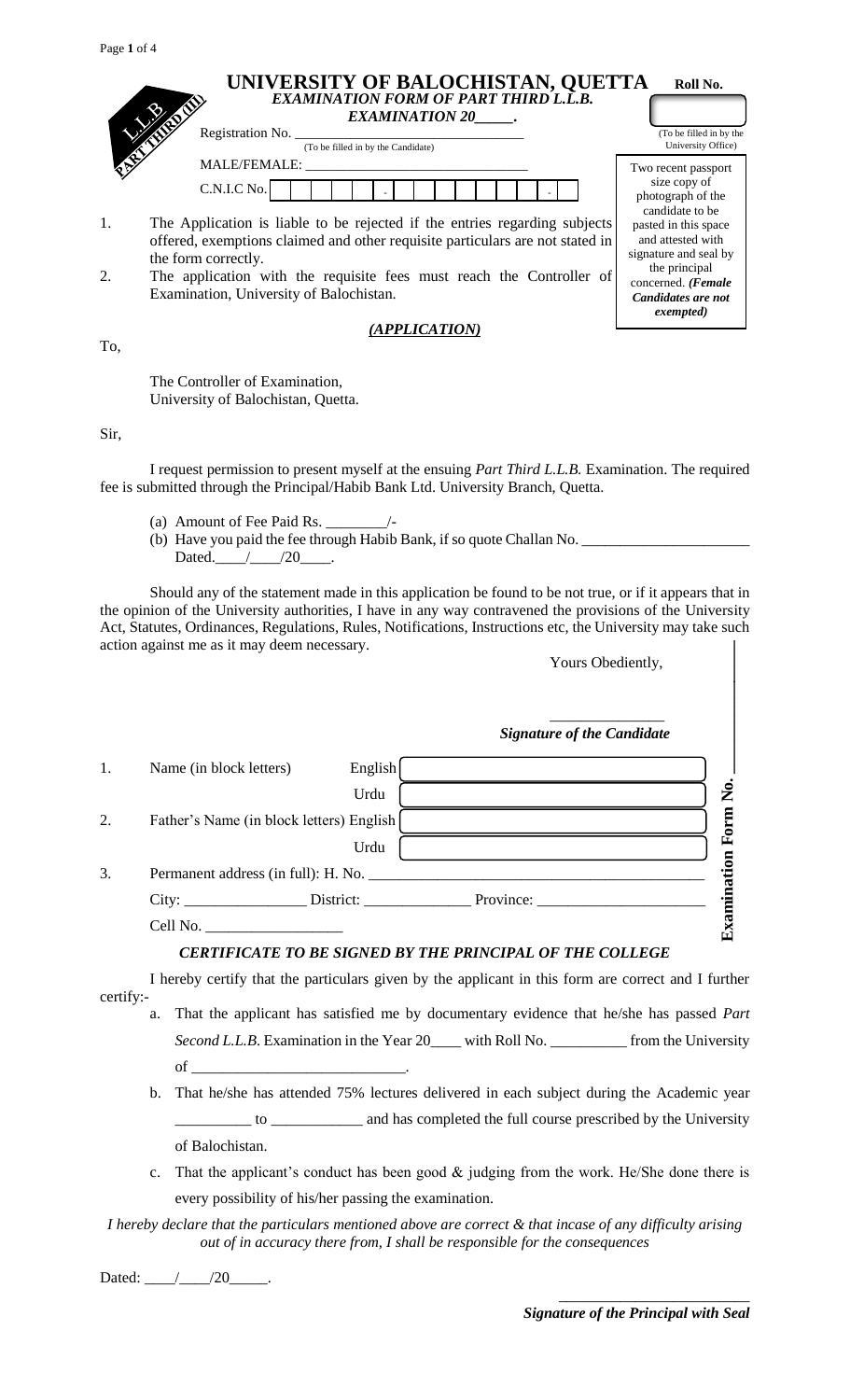## PARTICULARS TO BE FILLED BY THE CANDIDATE

| 1. |                            |                                                                           |  | Name as entered in Registration Card (in Block Letters) _________________________         |  |
|----|----------------------------|---------------------------------------------------------------------------|--|-------------------------------------------------------------------------------------------|--|
| 2. |                            |                                                                           |  | Father's Name                                                                             |  |
| 3. |                            |                                                                           |  |                                                                                           |  |
| 4. |                            |                                                                           |  | Nationality $\frac{Day}{Day}$ Month Year Religion $\frac{1}{2}\left(1-\frac{1}{2}\right)$ |  |
| 5. |                            | $\begin{tabular}{ll} Month & \quad \quad \quad \text{Year} \end{tabular}$ |  |                                                                                           |  |
| 6. |                            |                                                                           |  |                                                                                           |  |
|    |                            | $(Ex-Student$ are those who fail in an Examination & reappear in it)      |  |                                                                                           |  |
| 7. |                            |                                                                           |  |                                                                                           |  |
| 8. |                            |                                                                           |  |                                                                                           |  |
|    | in the following papers: - |                                                                           |  |                                                                                           |  |
|    |                            |                                                                           |  |                                                                                           |  |
|    |                            |                                                                           |  |                                                                                           |  |
| 9. |                            |                                                                           |  |                                                                                           |  |
|    |                            | in the following papers: -                                                |  |                                                                                           |  |
|    |                            |                                                                           |  |                                                                                           |  |
|    |                            |                                                                           |  |                                                                                           |  |

## *EXAMINATION PARTICULARS*

## **INSTRUCTIONS**

The Candidate is required to attach with this form either the Photostate or attested copy of the marks certificate of the University Examination last attended. In case of failure to comply with the instruction noted above, the University will not be held responsible for returning the Form or withholding the result.

I offer to be examined in the following subject:-

| Paper I   |                                                                                                                                                      |
|-----------|------------------------------------------------------------------------------------------------------------------------------------------------------|
| Paper II  | <u> 1989 - Johann Barn, mars an t-Amerikaansk politiker (* 1908)</u>                                                                                 |
| Paper III | <u> 1999 - Jan James James, martin de la componentat de la componentat de la componentat de la componentat de la</u>                                 |
| Paper IV  |                                                                                                                                                      |
| Paper V   |                                                                                                                                                      |
| Paper VI  |                                                                                                                                                      |
| Paper VII |                                                                                                                                                      |
|           |                                                                                                                                                      |
|           |                                                                                                                                                      |
|           |                                                                                                                                                      |
| 1.        |                                                                                                                                                      |
| 3.        |                                                                                                                                                      |
| 5.        | $\overline{\phantom{a}}$ 6.<br><u> 1989 - Johann Harry Harry Harry Harry Harry Harry Harry Harry Harry Harry Harry Harry Harry Harry Harry Harry</u> |
| 7.        |                                                                                                                                                      |

Dated: \_\_\_\_\_\_/\_\_\_\_\_\_\_\_\_/20\_\_\_\_\_\_\_.

\_\_\_\_\_\_\_\_\_\_\_\_\_\_\_\_\_\_\_\_\_\_ *Signature of the Candidate*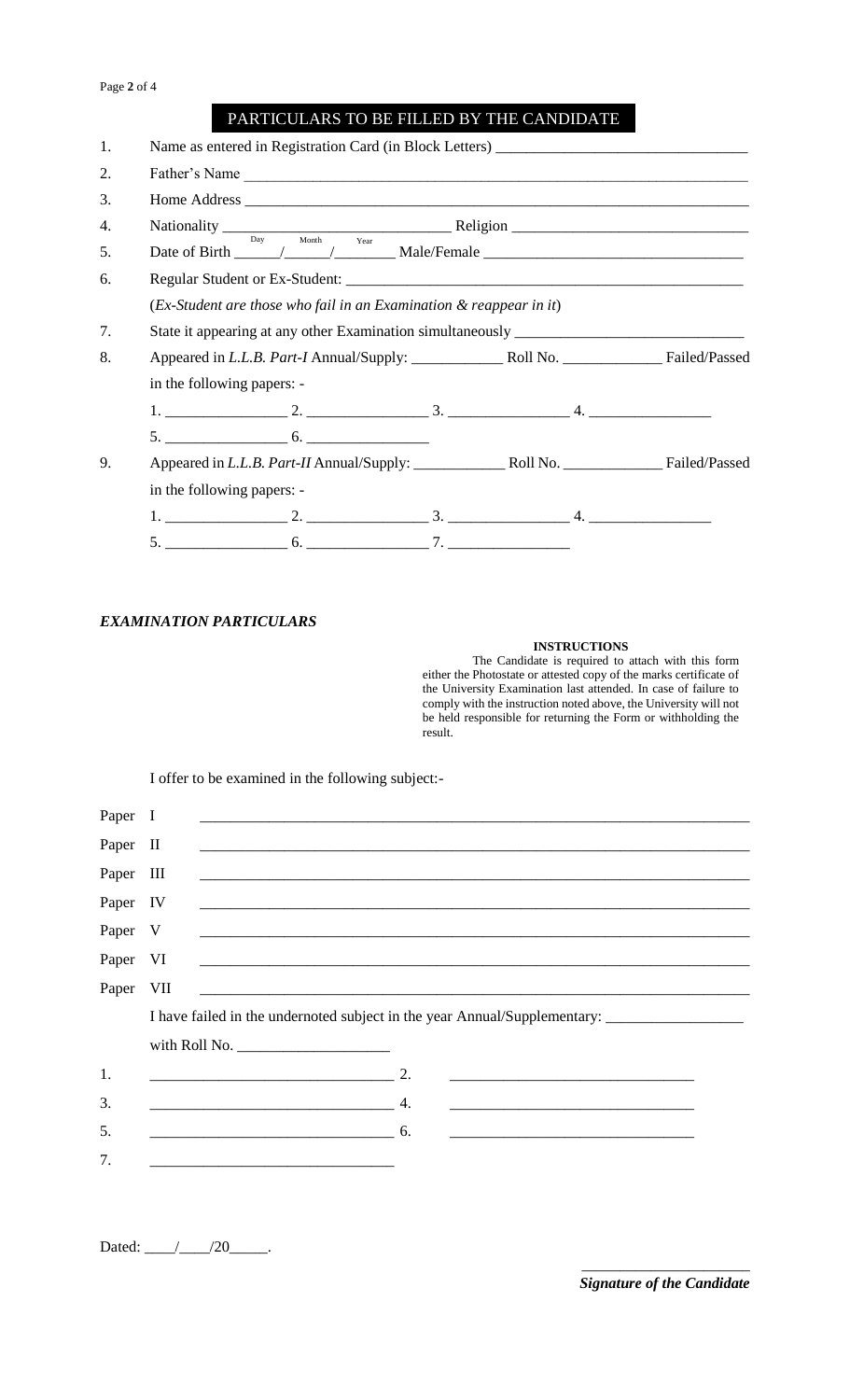| Page 3 of 4 |  |  |
|-------------|--|--|
|-------------|--|--|

| $1$ age $3$ or $4$                                                                                                                 |                                  |          | (To be filled by the<br>University Office)               |                             |
|------------------------------------------------------------------------------------------------------------------------------------|----------------------------------|----------|----------------------------------------------------------|-----------------------------|
|                                                                                                                                    | Roll No. Slip of L.L.B. (III)    |          | Roll No.                                                 |                             |
| UNIVERSITY OF BALOCHISTAN, QUETTA                                                                                                  |                                  |          |                                                          |                             |
| (TO BE FILLED IN BY THE CANDIDATE)                                                                                                 |                                  |          |                                                          |                             |
| (To be filled in by the Candidate)                                                                                                 | <b>Second L.L.B. Examination</b> |          | Two recent passport<br>size copy of<br>photograph of the |                             |
| C.N.I.C No.<br>$\sim$ $\sim$                                                                                                       |                                  |          | candidate to be<br>pasted in this space                  |                             |
| Full Name<br><u> 1980 - Johann Barn, mars ann an t-Amhain Aonaich an t-Aonaich an t-Aonaich an t-Aonaich an t-Aonaich an t-Aon</u> |                                  |          | and attested with<br>signature and seal by               |                             |
|                                                                                                                                    |                                  |          | the principal<br>concerned. (Female                      |                             |
|                                                                                                                                    |                                  | College. | Candidates are not                                       |                             |
| NOTE:                                                                                                                              |                                  |          | exempted)                                                | <b>Examination Form No.</b> |
| Instructions printed on the back of this                                                                                           |                                  |          |                                                          |                             |
| Roll No. Slip must be studied by the                                                                                               |                                  |          |                                                          |                             |
| candidate very carefully.                                                                                                          |                                  |          |                                                          |                             |
|                                                                                                                                    |                                  |          |                                                          |                             |
|                                                                                                                                    |                                  |          |                                                          |                             |
| UNIVERSITY OF BALOCHISTAN, QUETTA<br><b>Second L.L.B. Annual/Supplementary Examination</b>                                         |                                  |          | University of Balochistan<br><b>Roll No</b>              |                             |
| (To be filled in by the Candidate)                                                                                                 | <b>Fee Receipt Form</b>          |          |                                                          |                             |
|                                                                                                                                    |                                  |          |                                                          |                             |
|                                                                                                                                    |                                  |          |                                                          |                             |
| Father's Name                                                                                                                      |                                  |          |                                                          |                             |
| <b>Details of Papers offered</b>                                                                                                   |                                  |          | <b>Details of Fee Deposited</b>                          |                             |
| 1.<br><u> 1989 - Johann John Stone, mars eta biztanleria (</u>                                                                     | (a)                              |          |                                                          |                             |
| 2.<br><u> 2000 - Jan James James Barbara, menyebaran bagian perangan perangan perangan perangan perangan perangan perang</u>       | (b)                              |          | Have you paid the fee through Habib                      |                             |
| 3.<br><u> 1989 - Johann Barbara, martxa alemaniar argumento de la contrada de la contrada de la contrada de la contrad</u>         |                                  |          | Bank if so, quote Challan No.                            |                             |
| 4.<br><u> 1989 - Johann Stoff, Amerikaansk politiker (* 1908)</u>                                                                  |                                  |          | Dated: $\angle 20$ $\angle$                              |                             |
| 5.                                                                                                                                 |                                  |          |                                                          |                             |
|                                                                                                                                    |                                  |          |                                                          |                             |
| 6.                                                                                                                                 |                                  |          |                                                          |                             |
|                                                                                                                                    |                                  |          |                                                          |                             |

Dated: \_\_\_\_/\_\_\_\_/20\_\_\_\_\_.

\_\_\_\_\_\_\_\_\_\_\_\_\_\_\_\_\_\_\_\_\_\_ *Signature of the Candidate*